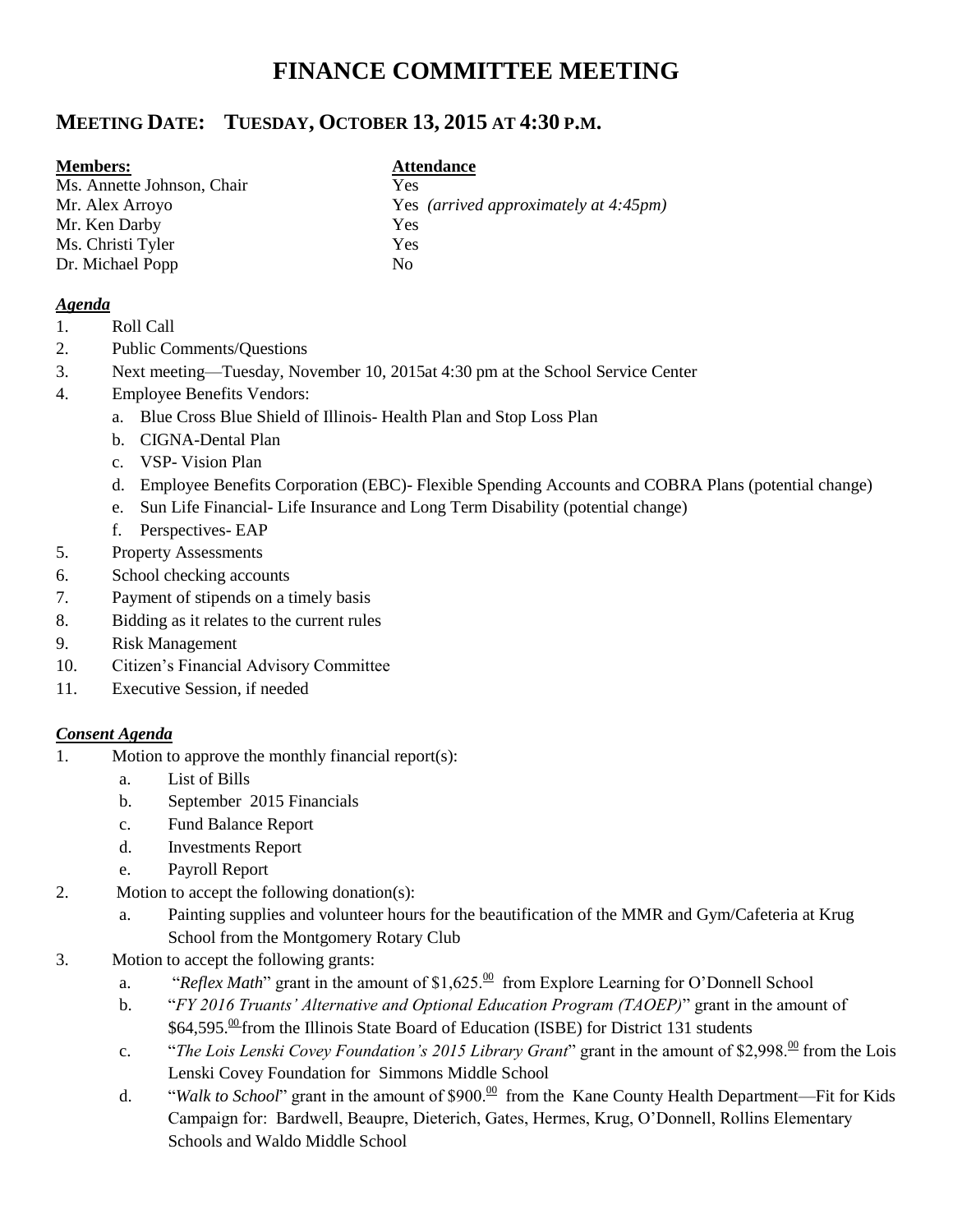#### *Action Items*

- 4. Motion to approve Employee Benefit Vendors:
	- a. Blue Cross Blue Shield of Illinois- Health Plan and Stop Loss Plan
	- b. CIGNA-Dental Plan
	- c. VSP- Vision Plan
	- d. Employee Benefits Corporation (EBC)- Flexible Spending Accounts and COBRA Plans Sun Life Financial- Life Insurance and Long Term Disability
	- e. Perspectives- EAP

## *Informational Items*

- 5. Property assessments
- 6. School checking accounts
- 7. Payment of stipends on a timely basis
- 8. Bidding as it relates to the current rules
- 9. Risk Management
- 10. Citizen's Financial Advisory Committee

#### *Minutes*

There were no public comments/questions.

*Employee Benefit Vendors*: Ms. Christi Tyler presented a list of employee benefits vendors that are being recommended for renewal for the 2016 calendar year. The following vendors are being recommended:

- Blue Cross Blue Shield of Illinois-Health Plan and Stop Loss Plan
- CIGNA-Dental Plan
- VSP- Vision Plan
- Employee Benefits Corporation (EBC)- Flexible Spending Accounts and COBRA Plans
- Sun Life Financial- Life Insurance and Long Term Disability. Ms. Tyler reported that Mr. Stephen Morcos, the district insurance consultant, recommended renewing with Sun Life. Ms. Annette Johnson commented that Sun Life has been a good vendor and has provided good service.
- Perspectives- EAP

*Property assessments*: Ms. Tyler presented a property assessments report from Whitt Law. Whitt Law reviewed the Stonegate area and the area around the School Service Center. The report details that market values are increasing more in the Stonegate area than in the area around the School Service Center. Ms. Tyler also provided the committee with a list of rental boundaries within the District 131 boundaries. Ms. Johnson asked if the rental listing included all properties, Ms. Tyler responded that the City of Aurora provided the list.

*School checking accounts*: Ms. Johnson asked what types of procedures have been put in to place for the school checking accounts. Ms. Tyler responded that the schools have been instructed to follow the same rules as the District Office. Ms. Tyler mentioned that five schools have been transitioned to Infinite Visions accounting software, with the goal of transitioning all schools by the end of this year. Currently, schools not using Infinite Visions accounting software are using Quicken. Ms. Tyler commented that Quicken is loaded directly to the bookkeeper/secretary's computer and there is no way to monitor these remotely. She does plan on performing random audits, to make sure that documentation and procedures are being followed. Ms. Johnson asked if the types of purchases were being limited. Ms. Tyler said these were student activity accounts; therefore, these need to be used for students. Monies being collected by students for activities/clubs need to be used for the students raising the funds. Ms. Johnson asked if school fees were coming to the District Office. Ms. Tyler replied that all schools have been directed to deposit fee monies directly into the District main account, and the schools have been provided with deposit slips to the main account. Mr. Ken Darby asked if the District Office would know what was being deposited and who deposited it. Ms. Tyler responded yes, the schools would indicate